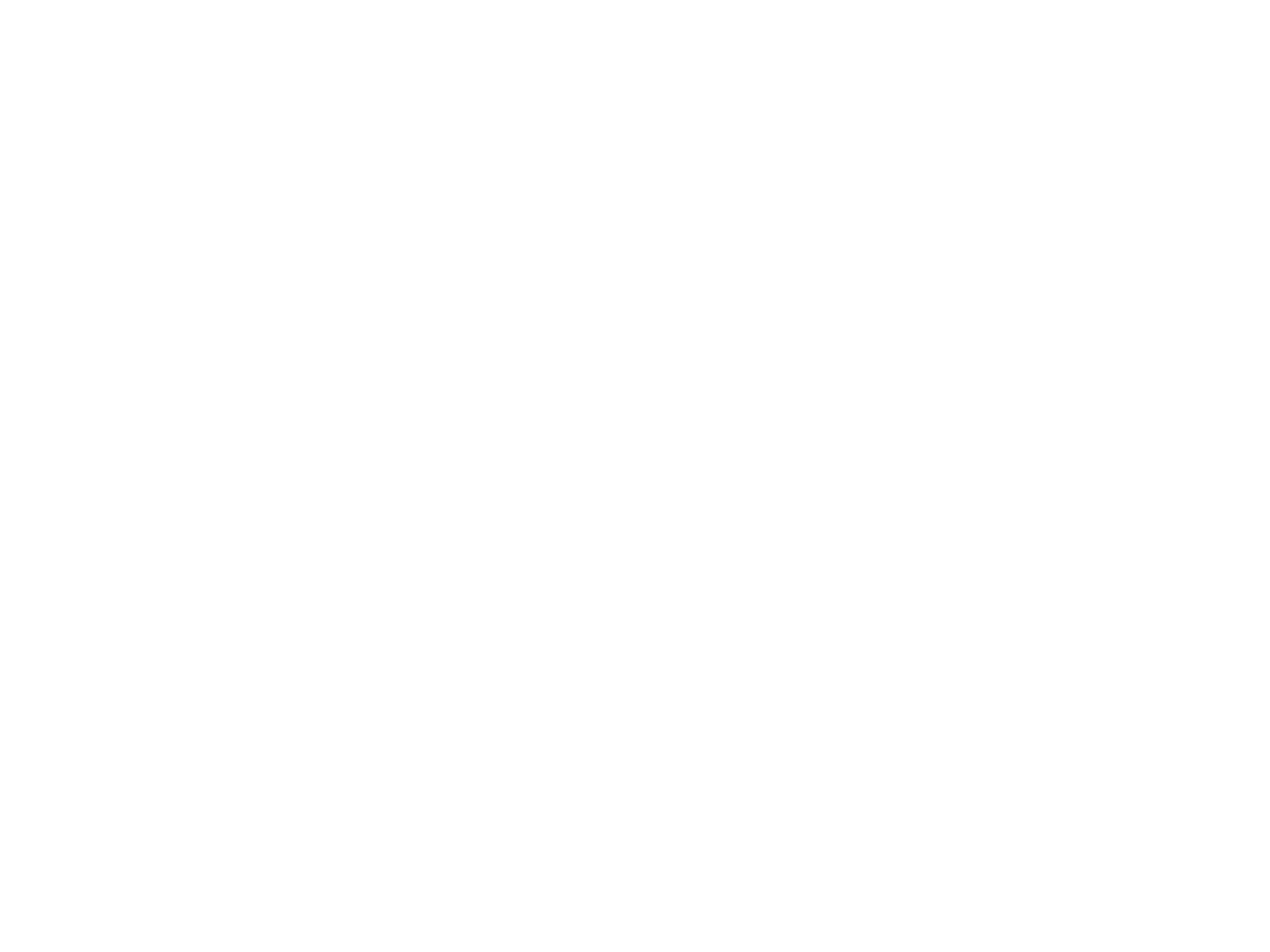

#### **Poor performance of manufacturing responsible for GDP slowdown and rising trade deficit**

- Growth slow down to under 5%
- Essentially due to poor growth rate of industrial and manufacturing sector
	- Industrial growth decelerating since 2007
	- Erosion of competitiveness and hollowing out of manufacturing
	- Infrastructure and industrial projects held up due to land acquisition related issues
	- Monetary tightening to curb inflationary expectations affecting adversely the investments and consumption
- Merchandize trade deficit is major contributor to CAD
	- widened sharply to nearly \$200 billion from \$ 34 billion over 2004-13; sharply since 2007-08; moderated by surplus in services

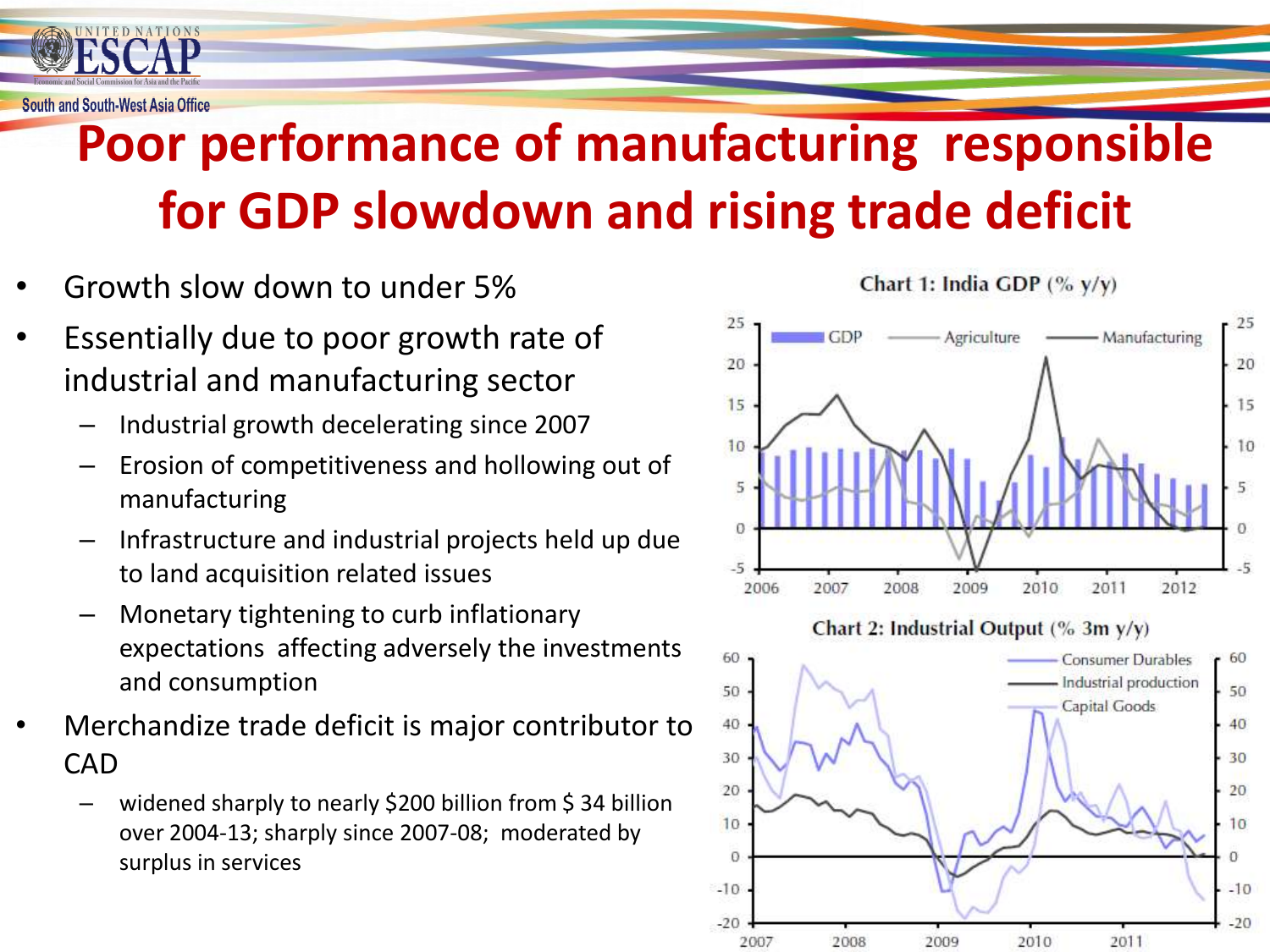

### **Manufacturing generates highest linkages among all sectors in India**

- **Poor manufacturing performance has cost dearly in terms of jobs creation**
- 1.6 • **High backward and forward linkages imply highest indirect job creating potential of manufacturing among all productive sectors**

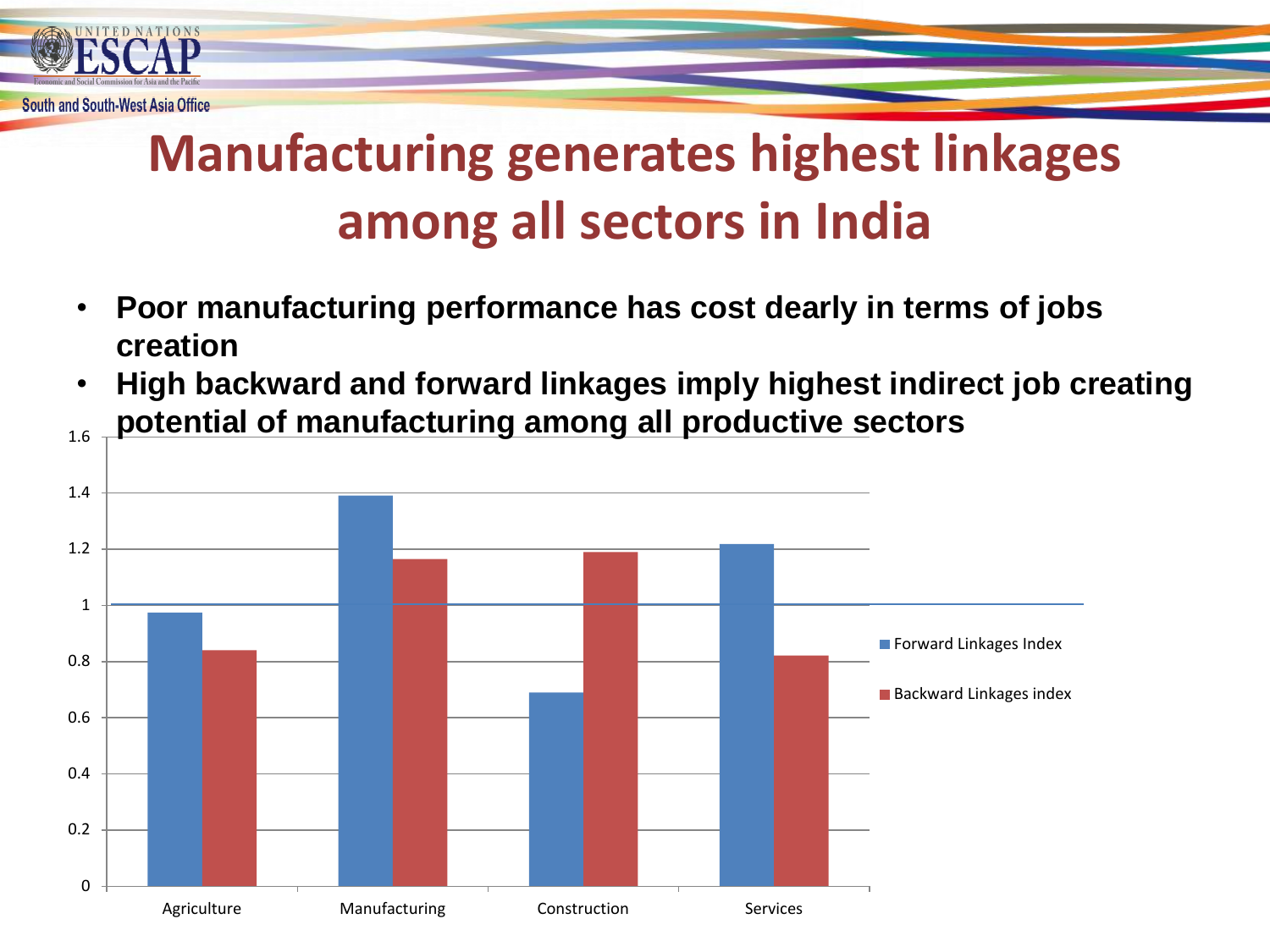

# **Towards Manufacturing-led Growth**

- Export-oriented (EO) and import substituting (IS) industrialization
	- East Asian countries pursued EO type of industrialization
	- India pursued IS based industrialization in early years (until 1990)
- Prospects of export-oriented industrialization in the current context
	- Subdued growth in the advanced economies a new normal
	- Focus of advanced economies on unwinding global imbalances by consuming less and saving and exporting more
	- Rising protectionism in advanced economies
	- Huge underutilized capacities in the East Asian countries
- Large and growing market for many products provide an opportunity for **strategic import substitution**

| Key manufactured imports in 2012-13                                                                                                   |                                                                                                                                                  |
|---------------------------------------------------------------------------------------------------------------------------------------|--------------------------------------------------------------------------------------------------------------------------------------------------|
| Non-elect mach. and mach. tools: \$30 bn<br>Electronic goods: \$33 bn<br>Electric machinery: \$4.4 bn<br>Transport equipment: \$14 bn | Chemicals: \$19.2 bn<br>Manuf. of metals: \$4.3 bn<br>Artificial resins: \$8.6 bn<br>Project imports: \$8.7 bn<br>Prof. inst & computers: \$6 bn |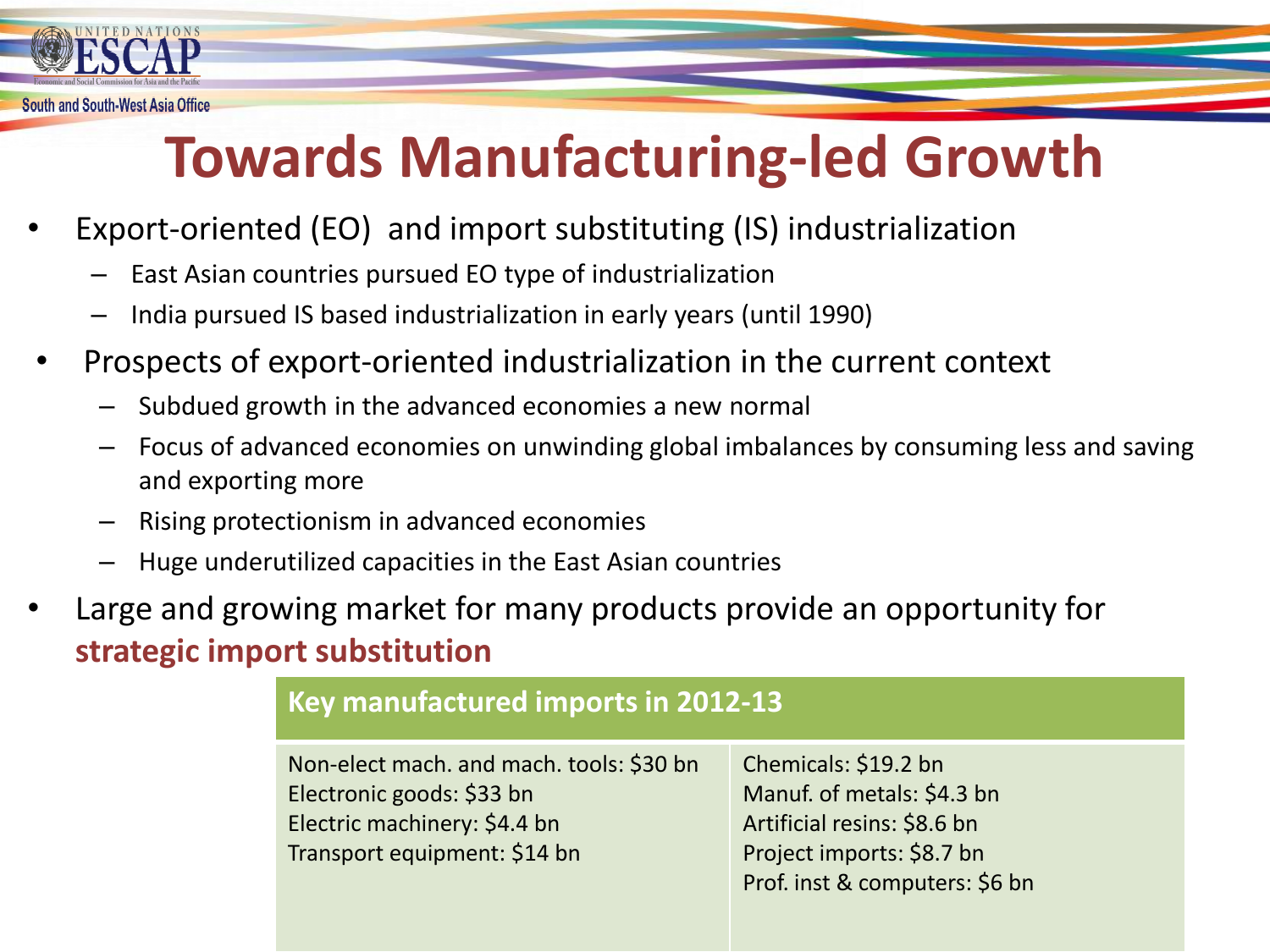

# **Strategic interventions for manufacturing**

- Revival of Industrial Policy: Lessons from East Asian countries
	- Leveraging domestic market to build local manufacturing
	- Some protection through tariffs or non-tariff barriers such as unique standards
	- Public procurement programmes to support manufacturing
	- Subsidized credit and infrastructure
	- Pioneer industry programmes
	- Favourable exchange rate
	- Directing FDI towards manufacturing through extensive combination of policies and performance requirements
- Infrastructure support, land acquisition, skills formation
- Getting rid of outdated regulations, in the changed circumstances
- Facilitation of approvals: single windows
- Using safeguards in WTO and bilateral trade agreements
- Exploit Indian strengths in software, frugal engineering to develop new products for local and global markets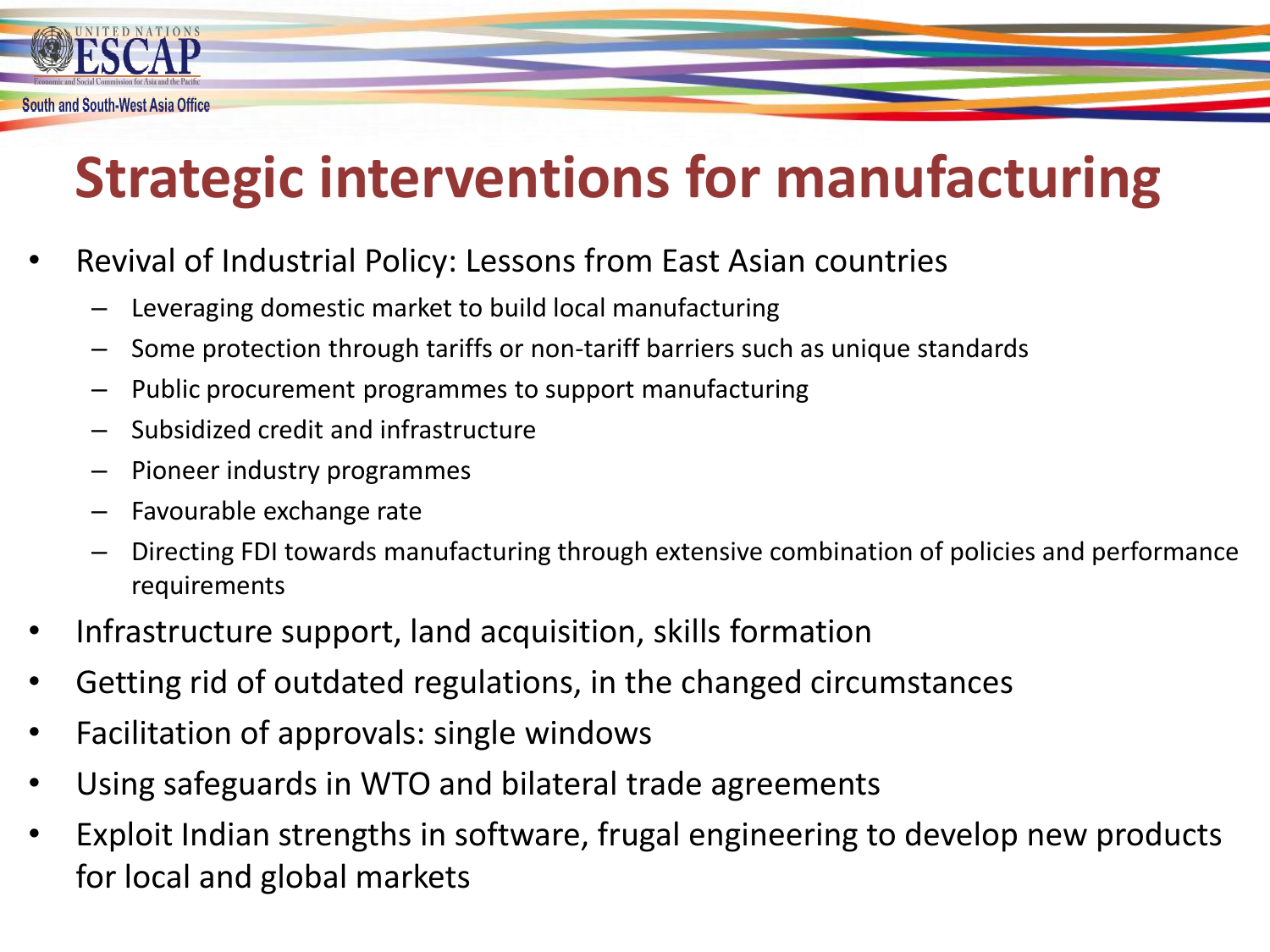

# **Leveraging large market for manufacturing FDI**

- Pushing exporters to India to set up manufacturing plants in India taking advantage of India's large market
	- Directing FDI to manufacturing sector to export-oriented or import substituting manufacturing and enhancing the chances of FDI crowding-in domestic investments
	- Proactive targeting can be effective tool for improving quality
	- Performance requirements can be helpful in improving quality of FDI
		- Lessons from India's experiences
		- Lessons from East Asian experiences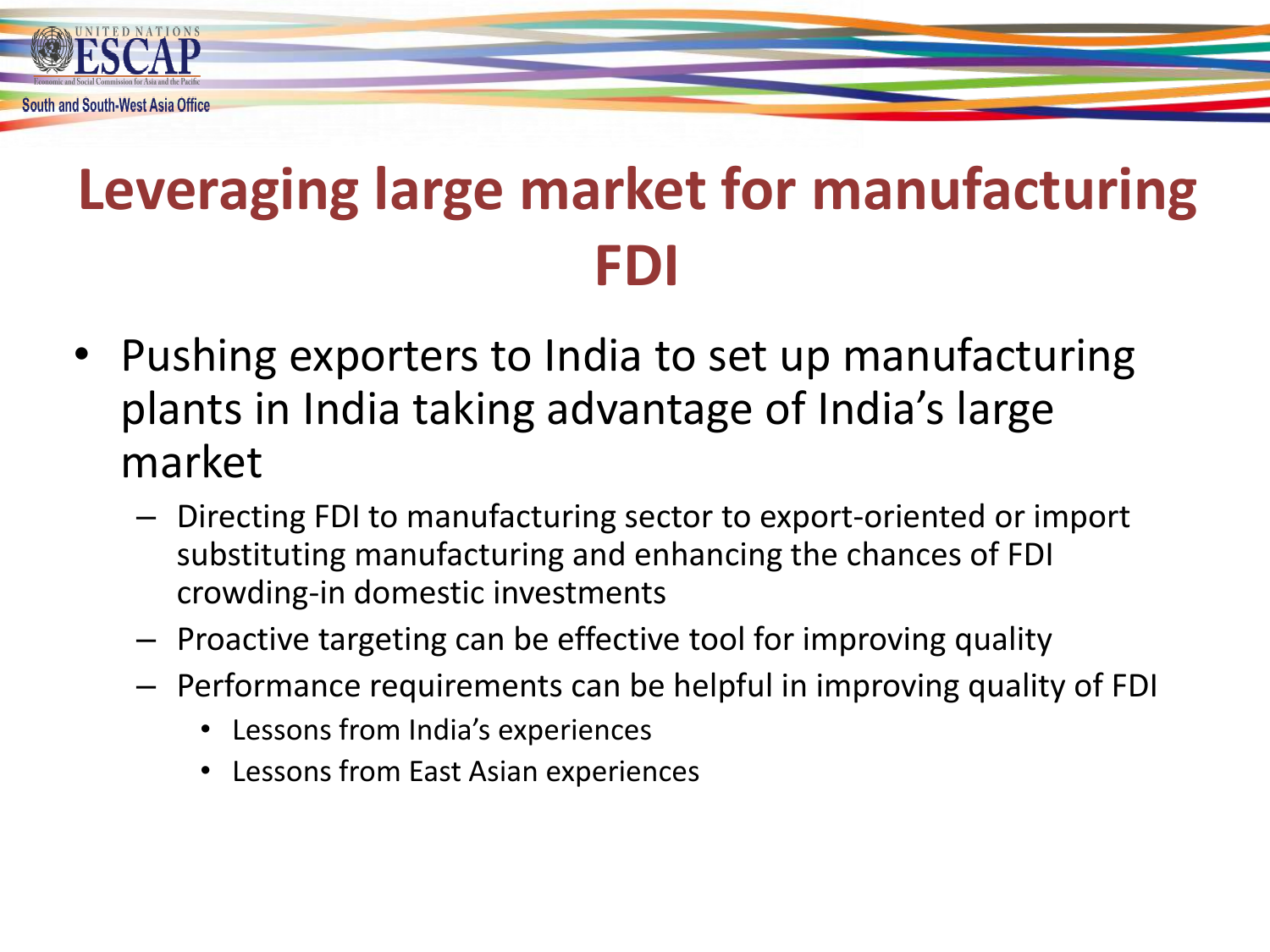### **Concluding remarks**

South and South-West Asia Office

- A manufacturing oriented transformation is needed to address the challenge of reviving growth, growing trade deficit and employment creation
- Revival of industrial policy for strategic import substitution leveraging large and growing domestic market to foster domestic manufacturing to generate incomes, jobs and save foreign exchange
- Useful lessons from East Asian countries in using strategic interventions and other facilitations for promoting industrialization
- Need to adopt a strategic approach to harness potential of manufacturing, leveraging domestic strengths for developing new efficient products for local and global markets